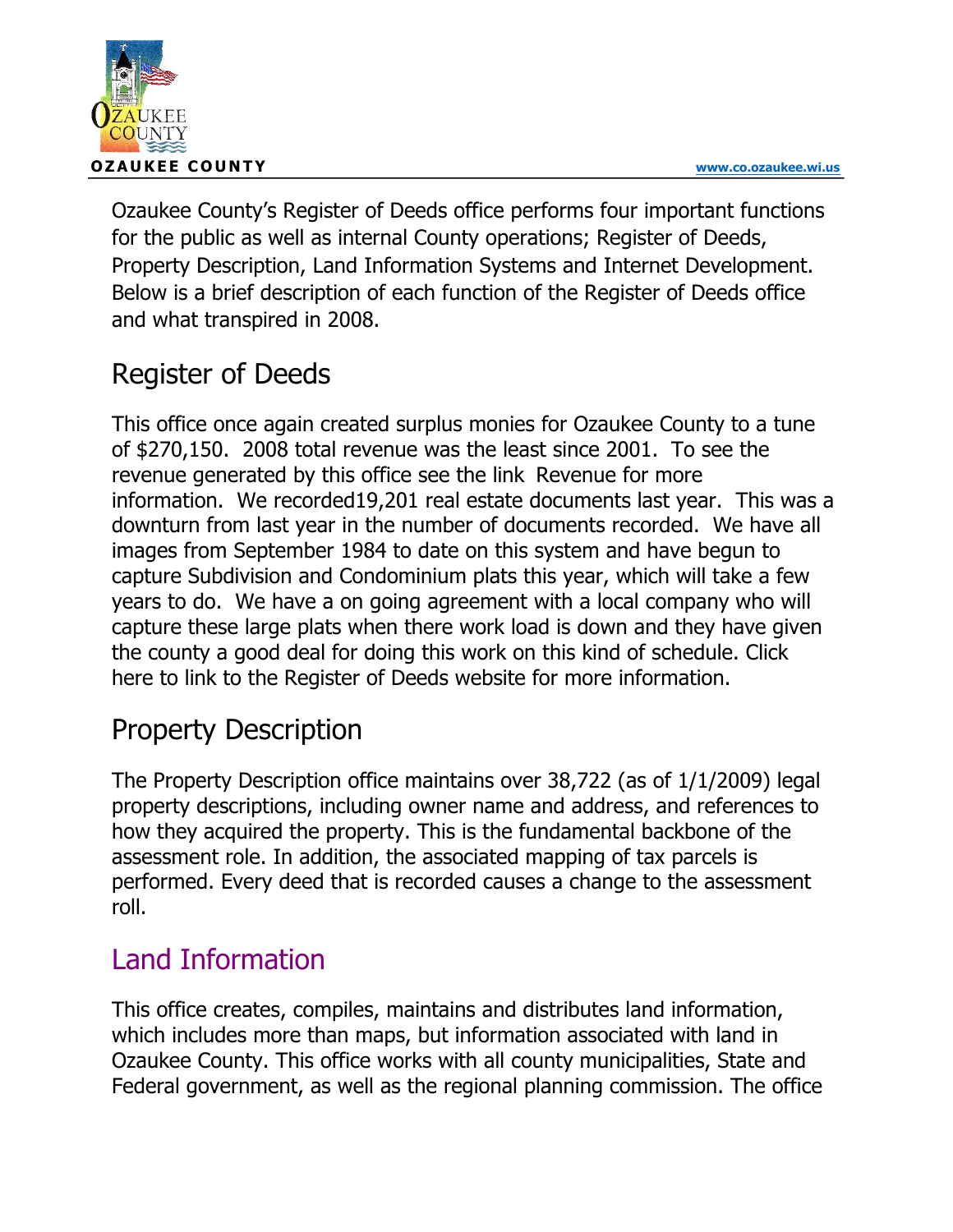is totally self-funded, by statute, through revenue generated specifically for this function collected through the Register of Deeds Office. No property levy is applied.

Here, listed are the projects and evaluation of this office for 2008:

1. Oversee and maintain the county's GIS System. Correct and maintain the Parcel mapping for the County. Assist the Sheriff's department with developing an accurate base map to be utilized in E911 Dispatch. Assist with the Development of the County GIS website for public access of the geographic data. Develop additional data layers to be use in departments throughout the County, i.e. Highway, Planning and Land Use.

2. Accomplishments:

a. Determined the accuracy level of the County parcel mapping and took steps to correct County-wide parcel mapping

b. Determined the accuracy of the E911 road centerline data, identified the areas in which were causing locating problems within the Computer Aided Dispatch system. Worked with contracted vendor to begin the clean-up of the data

c. Assisted the County in claiming as much of the \$489,000 wireless 911 grants funds which were applied for in 2005 and bringing those funds back to the County.

d. Established the County/Municipality Consortium to utilizes resources and data-sharing throughout the County

e. Began the implementation of a new software program for the website design of the County GIS website which will allow easier maintenance and updating of the website

f. Implemented Geographic Information System software which enables multiple editors and multiple viewers of the County geographic information and data sets.

- 3. Goals:
	- a. Implement the County GIS website and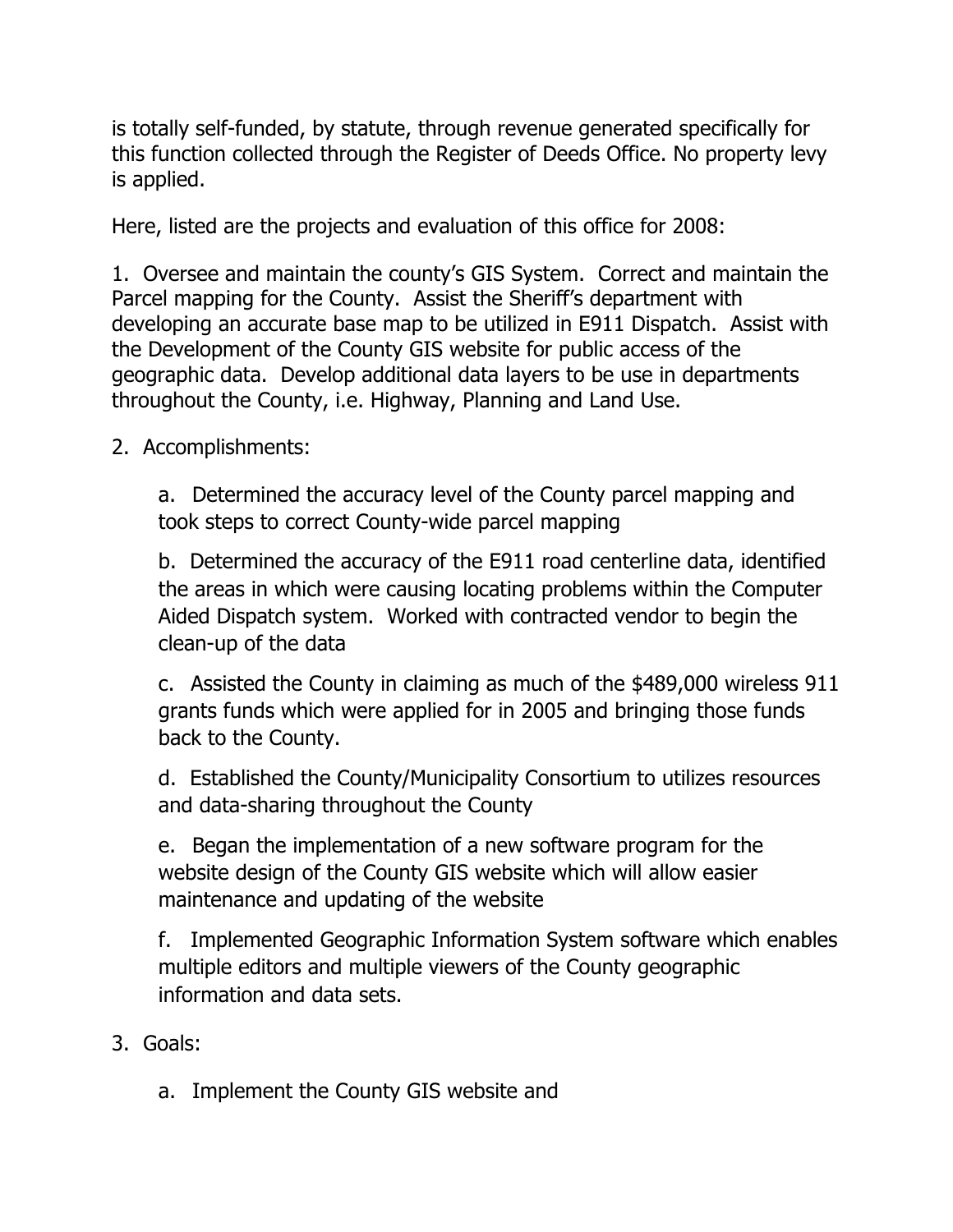b. Complete the QA/QC and corrections to the County parcel Mapping dataset

c. Import newly created accurate road centerline data into the Sheriff's Department CAD system and become fully compliant with Phase 2 wireless call location.

d. Continue with the County/Municipal Consortium to share the County Website, data and knowledge with the local municipalities.

e. Begin the development of the data layers needed by other departments, such as Planning and Land Use Management.

- 4. Strengths
	- a. Dedication
	- b. Knowledge
	- c. "out-side of the Box" thinking
	- d. Active participating member of the WLIA (President 2009)
- 5. Barriers with performance

a. Staff to assist with the development and correction of the County **Datasets** 

b. Computer and/or networking problems which slow the data creation process

c. Many high-priority projects going on simultaneously i.e. website, parcel mapping, CAD mapping, Presidency of the WLIA.

## Internet Development

This function of the office not only develops and maintains the Ozaukee County website, but also develops and maintains websites for the following:

- 1. City of Port Washington \*
- 2. Milwaukee Audubon Society \*
- 3. Ozaukee Chorus \*